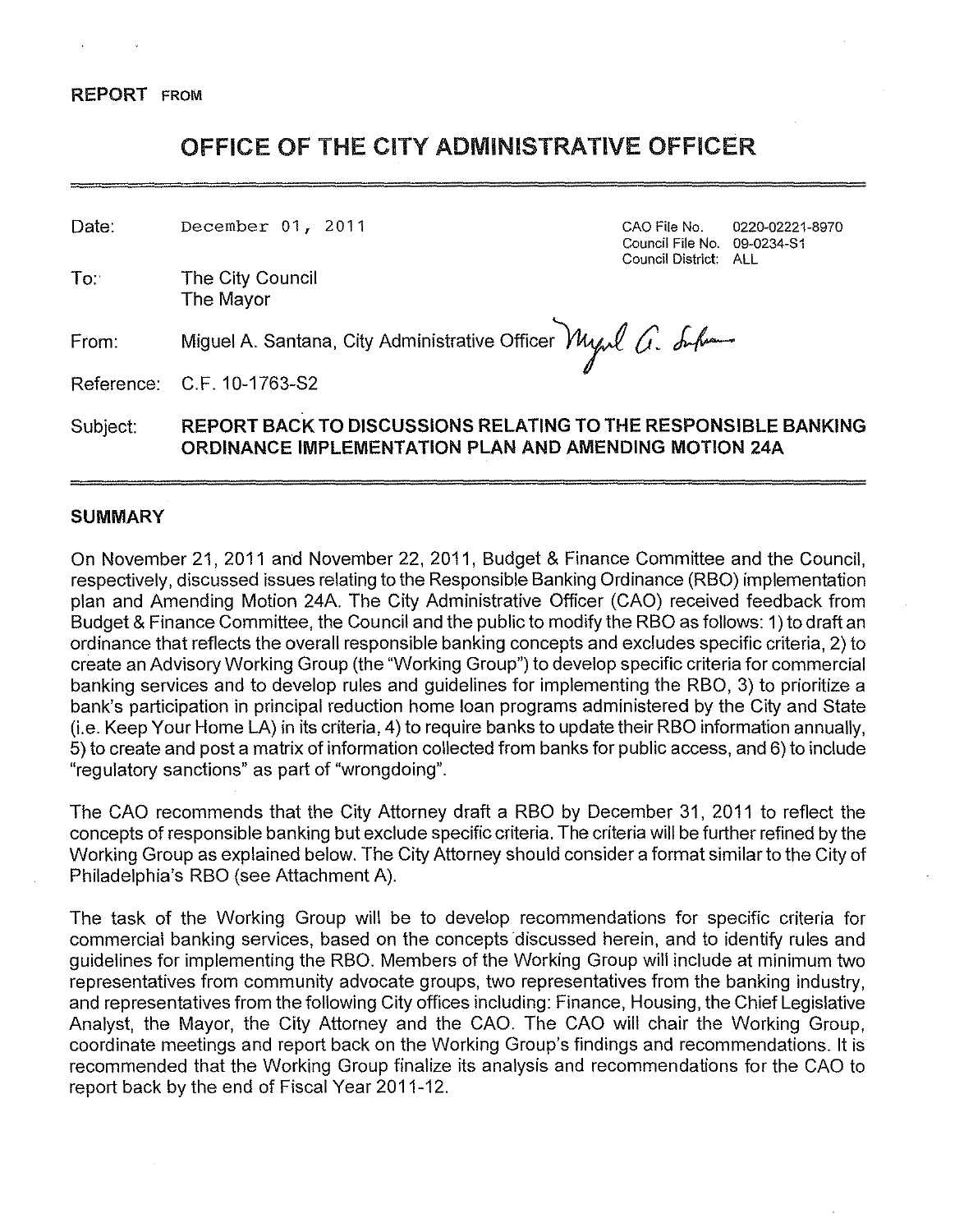The RBO as recommended by the CAO distinguishes between commercial banking and underwriting by bifurcating underwriting services from other banking services, creating two distinct RBO criteria. The RBO for commercial banking services shall be administered by Finance and shall include several components:

- (1) Require banks to submit information, specific to the Los Angeles area, on its federal Community Reinvestment Act score;
- (2) Require banks to submit information, by census tract, on City and State administered housing programs specific to principal reduction home loan activity in Los Angeles (i.e. Keep Your Home California and Los Angeles Mortgage Modification Program);
- (3) Require banks to submit information related to the total value and number of small business loans issued by census tract; and
- (4) Require banks to provide and/or update this information annually.

As the City Treasurer, Finance shall be required to administer the RBO program for commercial banking services. This includes creating and posting a matrix of information collected from banks for public access on an annual basis, in addition to implementing other rules or guidelines that may be recommended by the Working Group. However, due to lack of staff, funding and expertise, Finance may need to hire additional resources. Upon the Working Group's final recommendations, Finance will report back with a budget request for administering the RBO.

The prior CAO report dated November 18, 2011, stated that "wrongdoing" should be determined when there is clear and convincing evidence of applicable final convictions in any criminal courts or applicable final judgments in any civil courts. Settlements where the entity neither admitted nor denied any guilt shall not be treated as "wrongdoing". Therefore, allegations alone are not confirmation that an entity has committed wrongdoing. In addition to the above definition, the Council instructed the CAO to include regulatory sanctions. Sanction is a broad term with various meanings depending on the context. For this purpose, a Sanction shall mean any civil monetary penalty with admission of guilt, imposed on an entity for violations of Federal and/or State banking law provisions administered by any governmental banking regulatory agency and only on matters relevant on the scope of the business being pursued. For example, matters such as routine findings of deficiencies or cease and desist orders pertaining to unrelated matters such as flood insurance are not relevant. Procedurally, the City will request information on all relevant litigation and sanction matters over the past five years regardless of the outcome to determine whether an entity will be disqualified from doing business with the City. Additionally, before disqualifying any entity, the City should also consider any corrective actions or steps the entity has taken to remedy or prevent further potential violations.

This report is in compliance with the City's Financial Policies.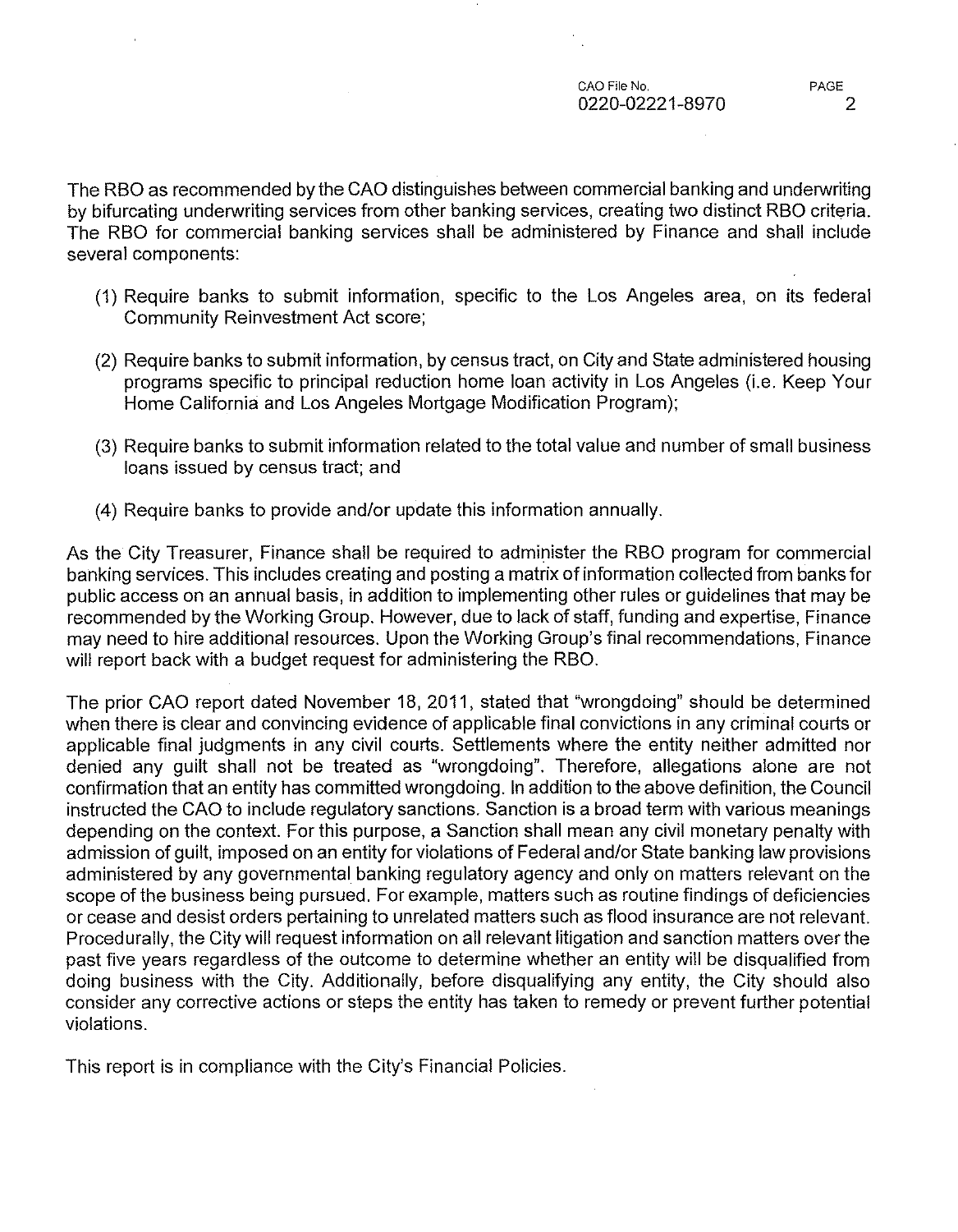#### **RECOMMENDATIONS**

That the Council, subject to the approval of the Mayor:

- 1. APPROVE from the City Administrative Officer Report dated November 18, 2011, recommendations number 2, 5 and 6;
- 2. INSTRUCT City Attorney to draft a Responsible Banking Ordinance by December 31,2011; and
- 3. INSTRUCT the City Administrative Officer to report back by June 30, 2012 with Responsible Banking Ordinance rules, guidelines and criteria.

#### **FISCAL IMPACT STATEMENT**

This report has no immediate fiscal impact on the General Fund.

#### **DEBT IMPACT STATEMENT**

This report has no immediate debt impact on the General Fund.

*MAS:HTT:DM:09120100*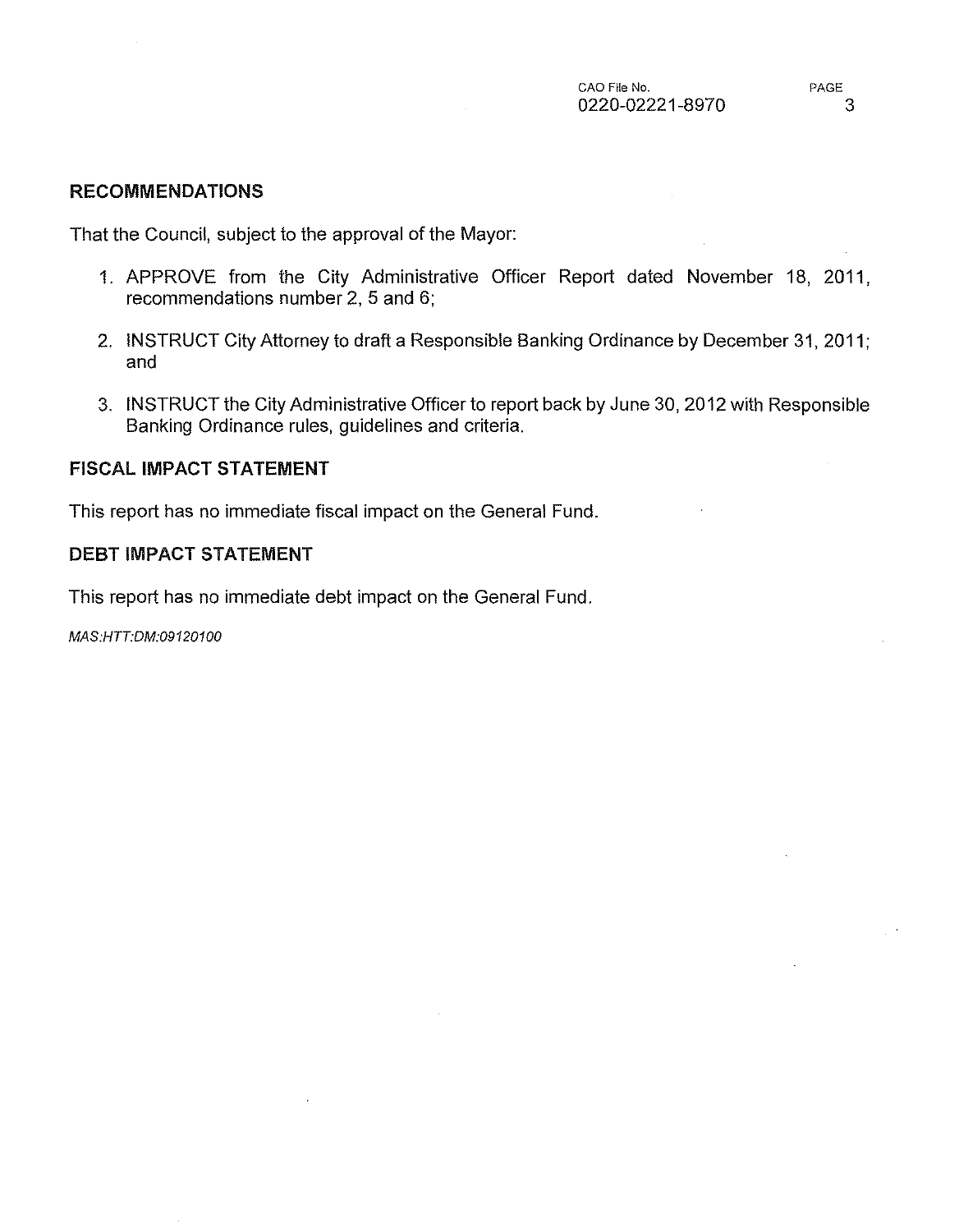## ATTACHMENT A

City of Philadelphia's Ordinance (Bill No. 060015)

 $\sim 10^{11}$ 

 $\mathcal{A}^{\mathcal{A}}$ 

 $\overline{\phantom{a}}$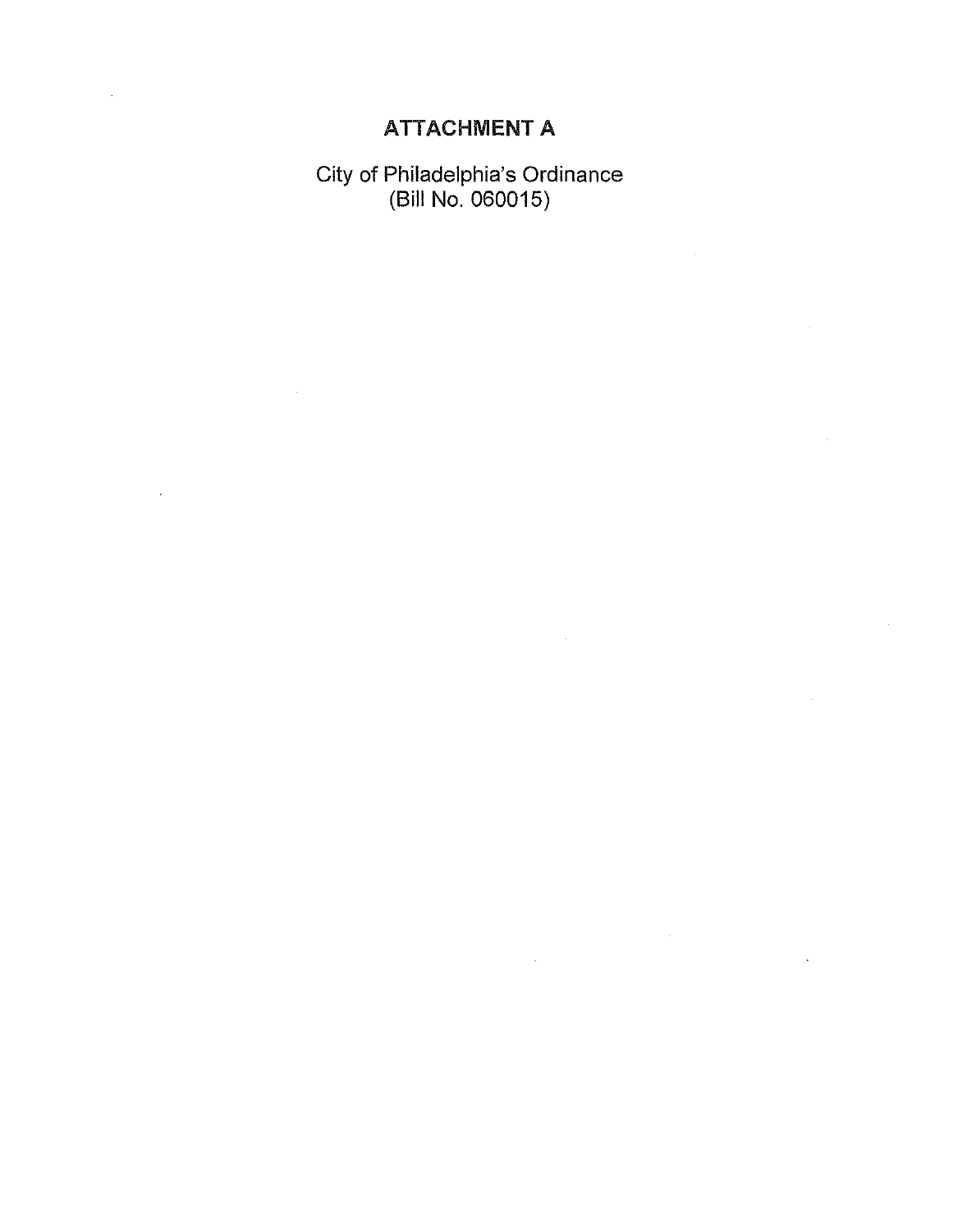# City of Philadelphia



### (Bill No. 060015)

#### AN ORDINANCE

Amending Chapter 19-200 of The Philadelphia Code, entitled "City Funds - Deposits, Investments, Disbursements", by clarifying the requirements for city depositories.

*THE COUNCIL OF THE CITY OF PHILADELPHIA HEREBY ORDAINS:*

SECTION 1. Chapter 19-200 of The Philadelphia Code is hereby amended to read as follows:

#### CHAPTER 19-200. CITY FUNDS-DEPOSITS, INVESTMENTS, DISBURSEMENTS

§19-201. City Depositories.

\* \* \*

- (2) Each depository shall:
	- (f) provide the City with an annual statement of community reinvestment goals including the number of small business loans, home mortgages, home improvement loans, and community development investments to be made within low and moderate-income neighborhoods in the City of Philadelphia. Each depository shall also certify compliance with Section 17-104 of The Philadelphia Code and provide the City with a long term strategic plan to address disparities in its lending and investment activities. *The strategic plan shall address how the depository will match or exceed peer lending performance in targeting capital access and credit needs disclosed in disparity studies commissioned by the City.* On July 1 of each year, the City Treasurer shall certify to the President of City Council whether or not each bank and institution on the list of potential City depositories set forth in this section has complied with each requirement of this subsection in the preceding fiscal year and shall withdraw all City funds from any bank or institution that has not complied with each requirement. No funds shall thereafter be deposited in such bank or institution until the bank or institution comes into compliance with each requirement and the City Treasurer has so certified to the President of City CounciL The City Treasurer shall provide the President of City Council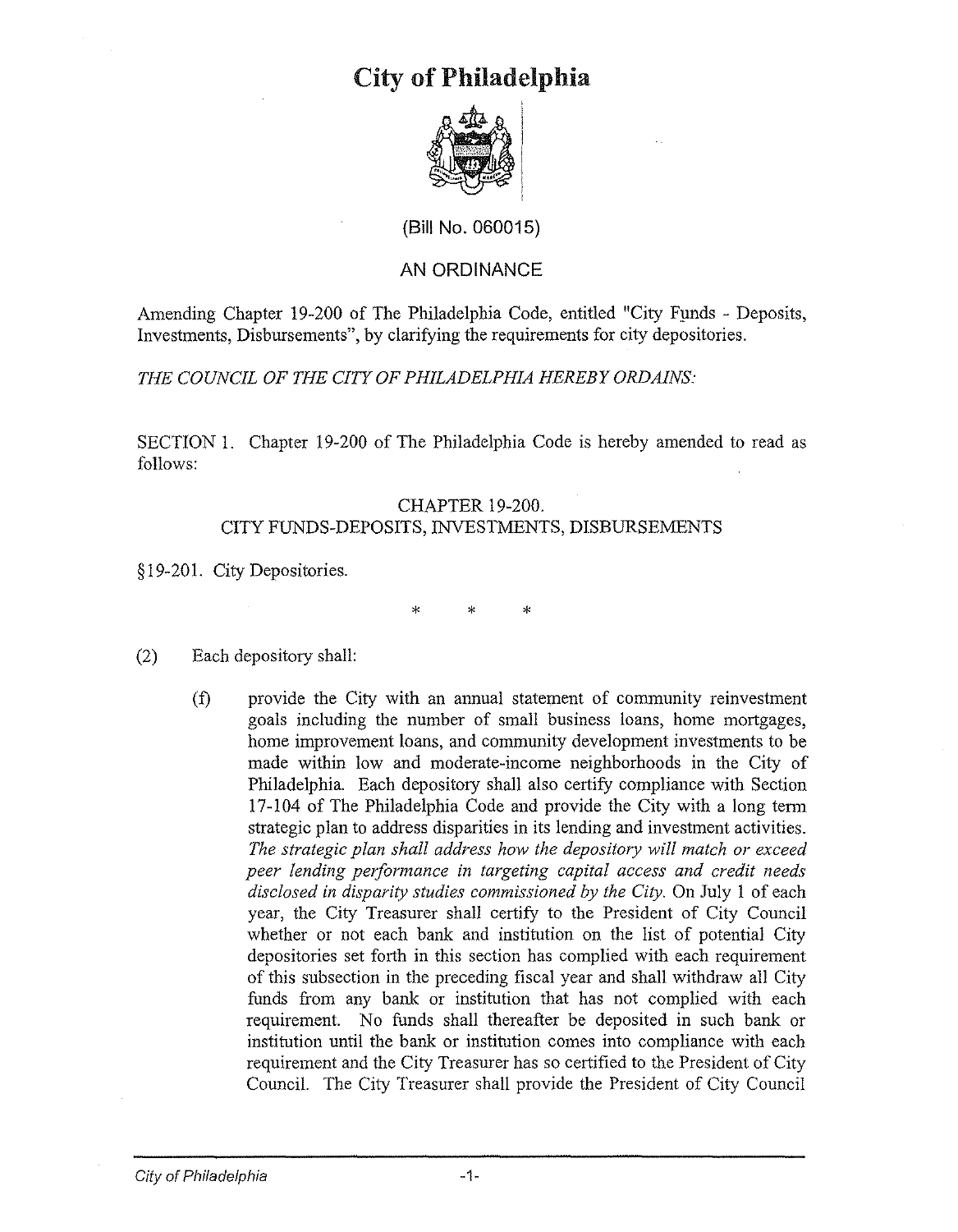# City of Philadelphia

### BILL NO. 060015 continued Certified Copy

notification of the withdrawal of, and redeposit of, any City funds pursuant to this subsection.

\* \* \*

**Explanation:**

*Italics* **indicate new matter added.**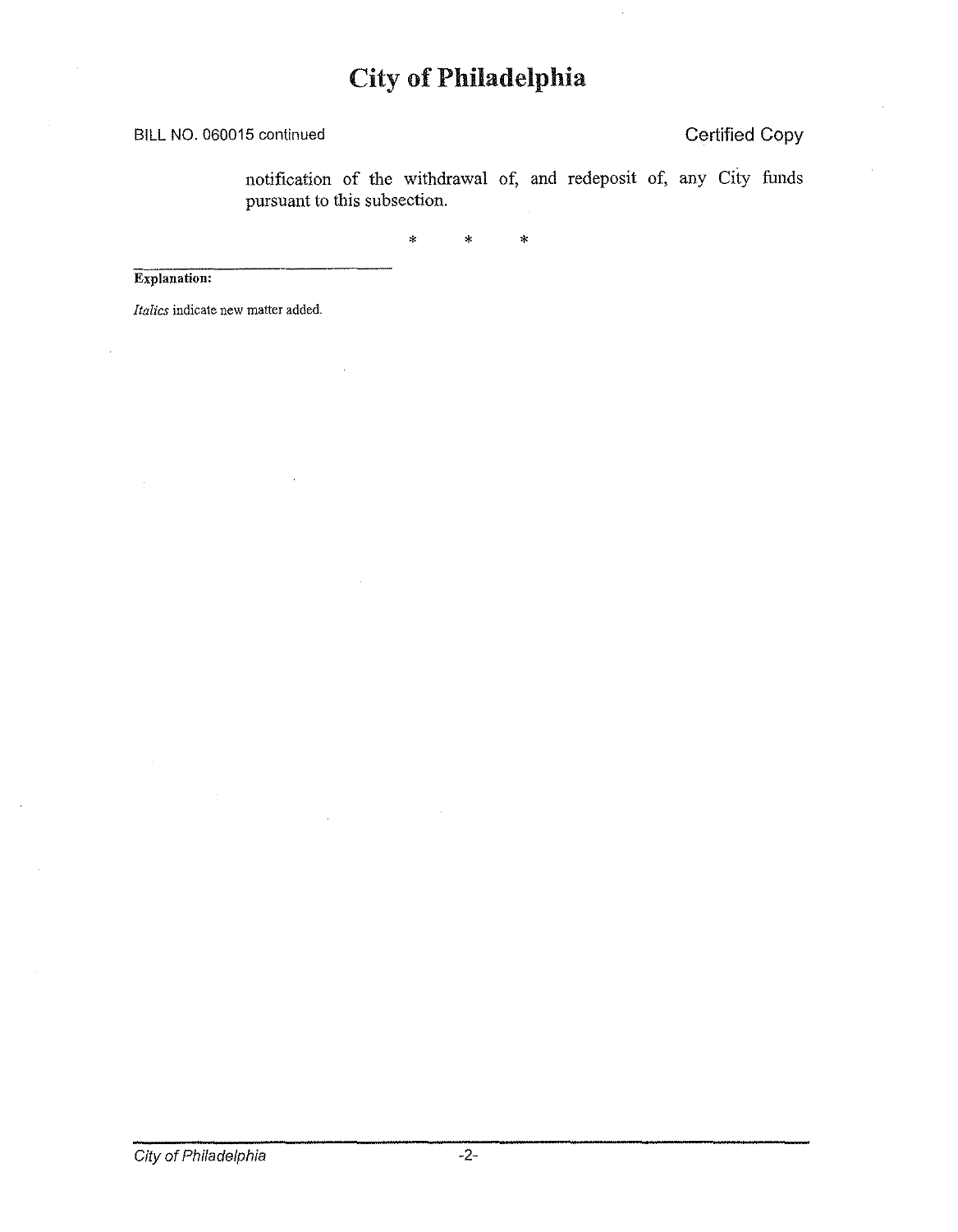# **City of Philadelphia**

# . BILL NO. 060015 continued **Certified Copy**

 $\hat{\mathcal{A}}$ 

 $\sim$ 

*City of Philadelphia* -3-

 $\mathcal{A}$